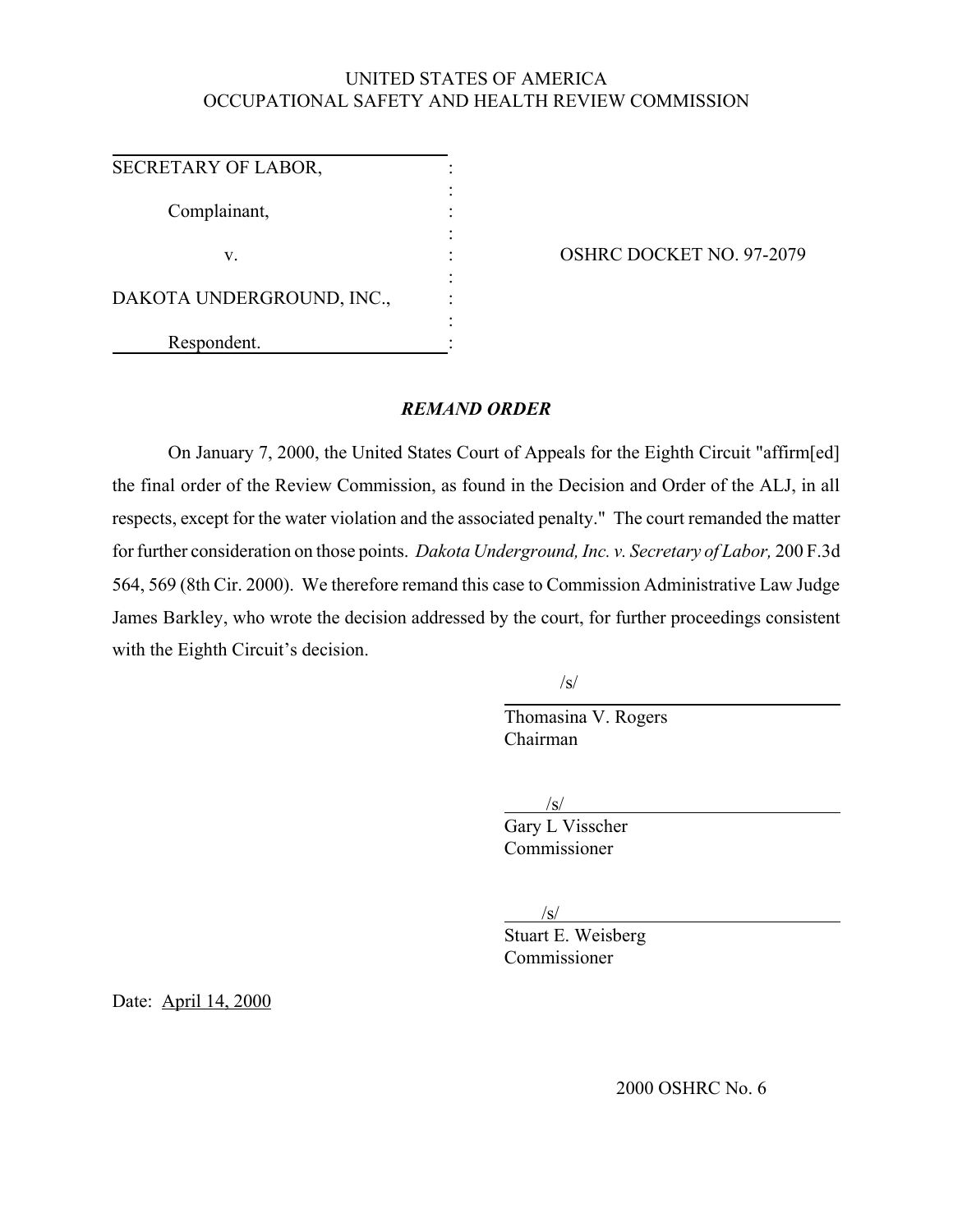

 United States of America **OCCUPATIONAL SAFETY AND HEALTH REVIEW COMMISSION** 1120 20th Street, N.W., Ninth Floor Washington, DC 20036-3419

Office of Phone: (202) 606-5400 Executive Secretary Fax: (202) 606-5050

| SECRETARY OF LABOR,       |  |
|---------------------------|--|
| Complainant,              |  |
| V.                        |  |
|                           |  |
| DAKOTA UNDERGROUND, INC., |  |
| Respondent.               |  |

OSHRC DOCKET NO. 97-2079

# **Notice of Remand Order**

The attached Remand Order was issued on April 14, 2000.

FOR THE COMMISSION

Date: April 14, 2000 Ray H. Darling, Jr.

Executive Secretary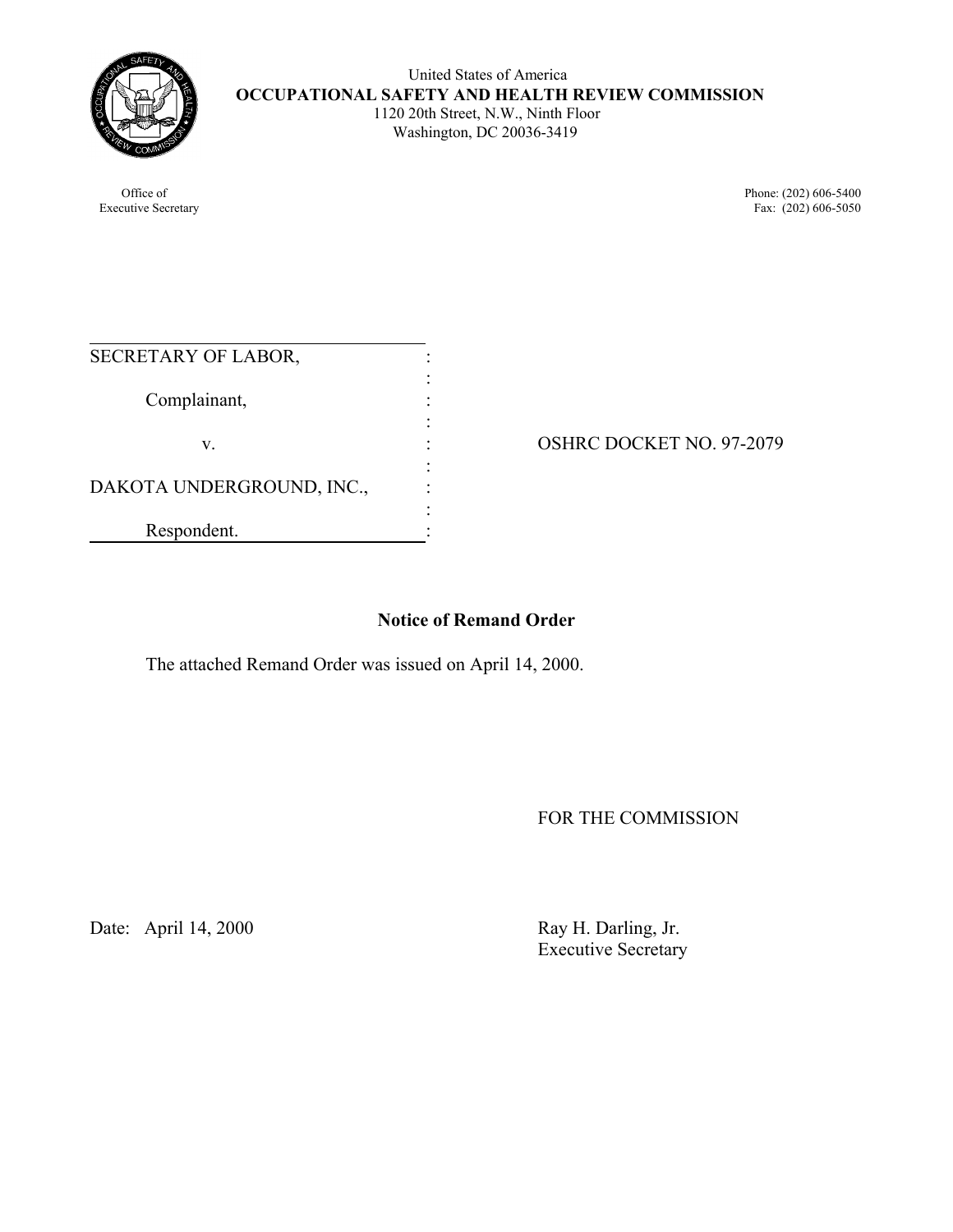## NOTICES IS GIVEN TO THE FOLLING:

Daniel J. Mick, Counsel for Regional Trial Litigation Office of the Solicitor, U.S. DOL Room S4004 200 Constitution Ave., N.W. Washington, D.C. 20210

Michael A. Stabler, Esquire Office of the Solicitor, U.S. DOL 1210 City Center Square 1100 Main Street Kansas City, MO 64105

Richard Henderson, Esquire Nilles, Hansen & Davies, Ltd. 1800 Radisson Tower 201 N. Fifth Street P.O. Box 2626 Fargo, ND 58108

James Barkley Administrative Law Judge Occupational Safety and Health Review Commission Room 250 1244 North Speer Boulevard Denver, CO 80204-3582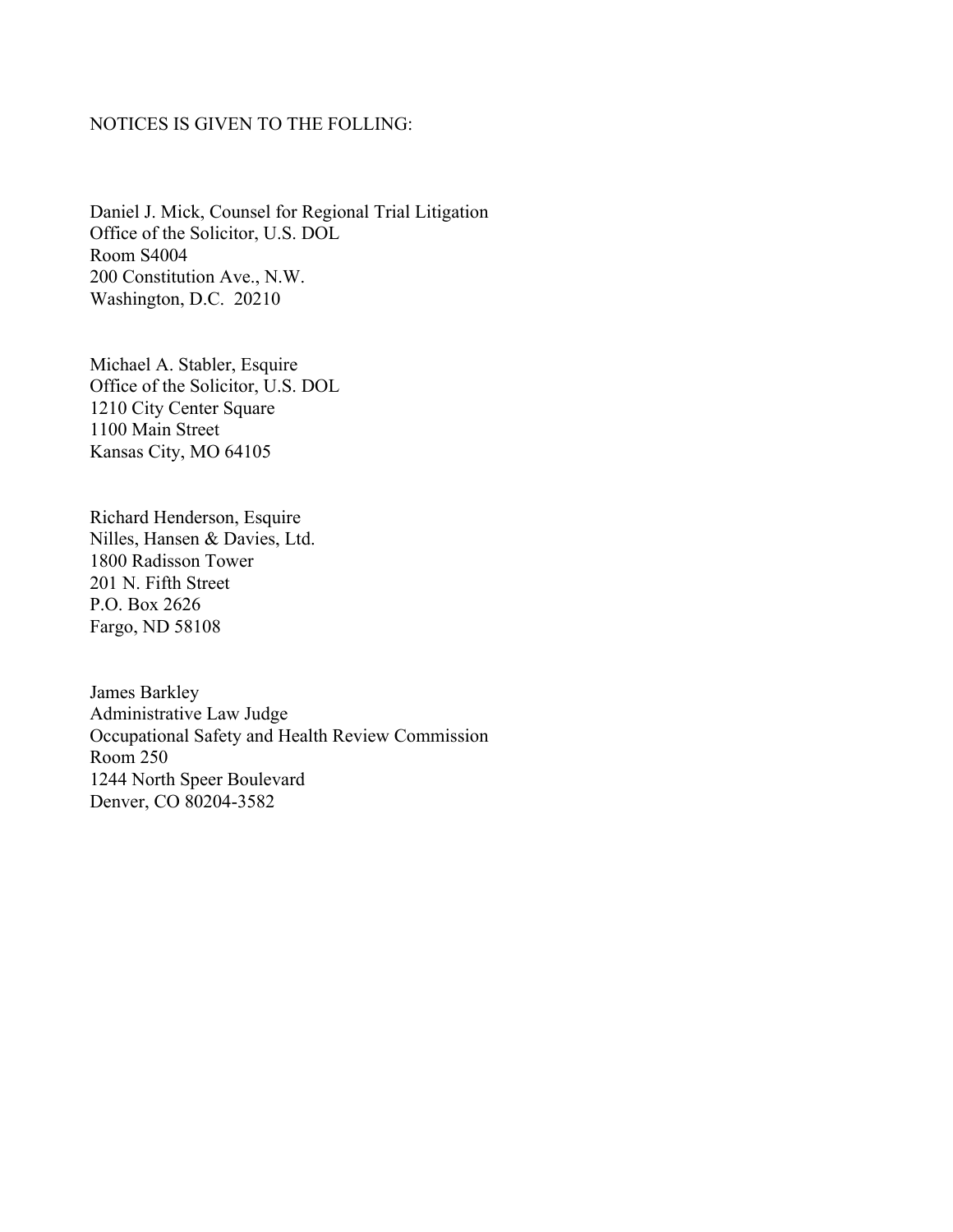## United States of America **OCCUPATIONAL SAFETY AND HEALTH REVIEW COMMISSION**

1244 North Speer Boulevard, Room 250 Denver, Colorado 80204-3582

Phone: (303) 844-3409 Fax: (303) 844-3759

SECRETARY OF LABOR,

Complainant,

v. 6. OSHRC DOCKET NO. 97-2079

DAKOTA UNDERGROUND, INC.,

Respondent.

APPEARANCES:

For the Complainant: Rachel Parsons, Esq., Office of the Solicitor, U.S. Department of Labor, Kansas City, Missouri

For the Respondent: Richard Henderson, Esq., Nilles, Hansen & Davies, Ltd., Fargo, North Dakota

Before: Administrative Law Judge: James H. Barkley

## **DECISION AND ORDER**

This proceeding arises under the Occupational Safety and Health Act of 1970 (29 U.S.C. Section 651 *et seq.*; hereafter called the "Act").

Respondent, Dakota Underground, Inc. (Dakota), at all times relevant to this action maintained a place of business at 17th Avenue North & Broadway, Fargo, North Dakota, where it was engaged in excavation. Respondent admits it is an employer engaged in a business affecting commerce and is subject to the requirements of the Act.

On August 13, 1997 the Occupational Safety and Health Administration (OSHA) conducted an inspection of Dakota's Fargo work site. As a result of that inspection, Dakota was issued citations alleging violations of the Act together with proposed penalties. By filing a timely notice of contest Dakota brought this proceeding before the Occupational Safety and Health Review Commission (Commission).

On August 26, 1998, a hearing was held in Fargo, North Dakota. The parties have submitted briefs on the issues and this matter is ready for disposition.

### **Facts**

Compliance Officer (CO) Earl Lagro testified that he was driving in the area of Broadway and 19th Street in Fargo when he saw a backhoe in operation (Tr. 67). Lagro stopped and walked over to the excavation site, which consisted of two trenches, the "east" trench running north-south on the east side of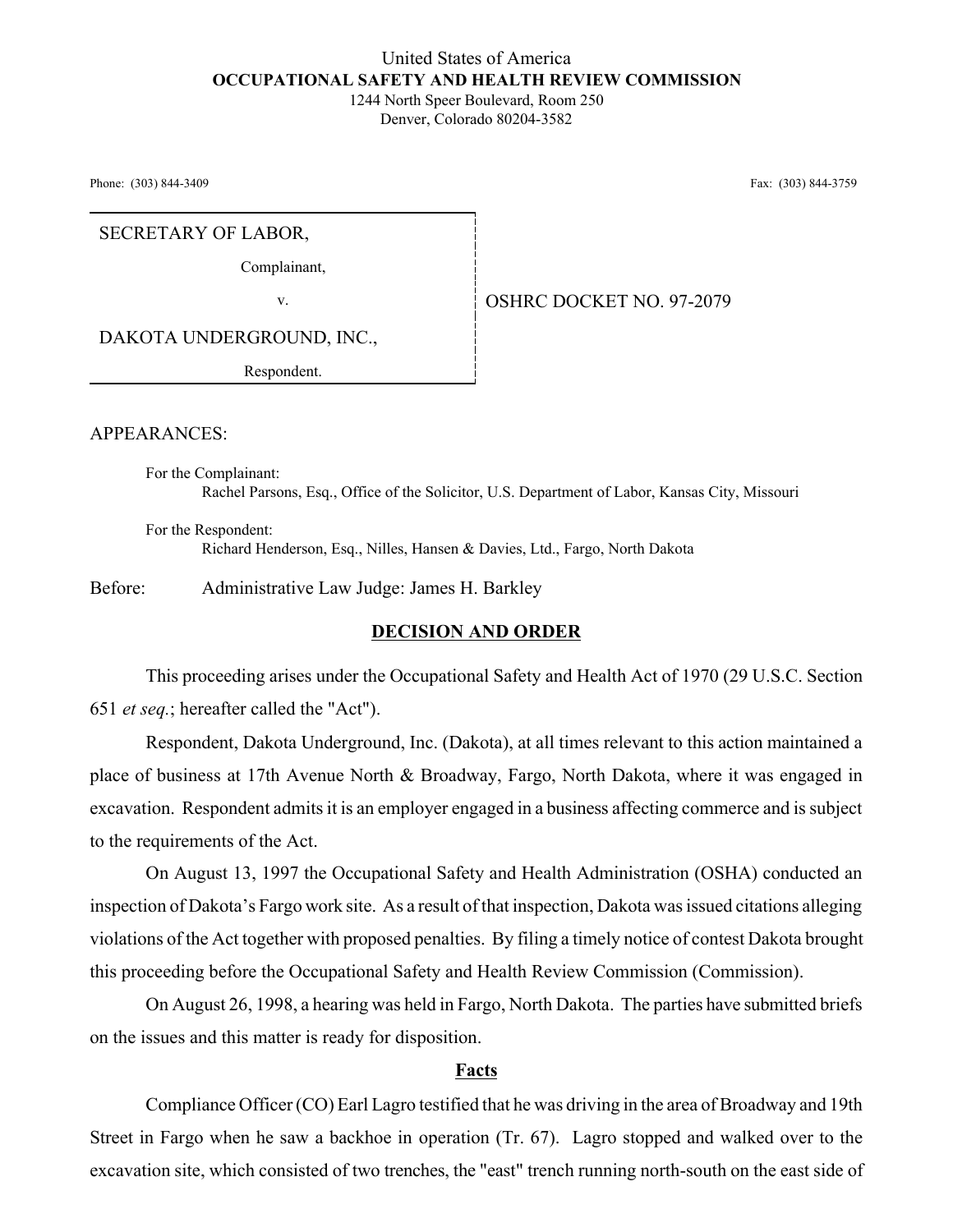Broadway; with a shorter leg running approximately 30-40 feet east-west along 17th Avenue and joining the north-south leg at the intersection (Tr. 75-76; Exh. C-8; *See* illustration #1). Lagro testified that he measured the north-south leg at 4 feet 6 inches wide and 8 feet 4 inches deep, and that the depth of the eastwest leg was consistent (Tr. 85, 100-01, 160; Exh. C-11). Neither leg was sloped or shored (Tr. 95). In addition, there was an excavation on the west side of Broadway to the north of 17th Avenue, referred to as the "west" trench (Tr. 86; Exh. C-8, C-16). The west trench was 6 feet wide, 10 feet deep and 16 feet long, and was neither sloped nor shored (Tr. 87, 96; Exh. C-12, C-16A, C-16B). The west trench undercut the curb and street by approximately 2 feet (Tr. 91, 97). It is stipulated that the soil in both trenches was Type B (Tr. 10).

Lagro testified that he saw a Dakota employee, Lawrence Moran, in the east trench walking towards the T where the trench joins the north-south leg (Tr. 73, 109). Moran admitted that he spent approximately 10 minutes hooking up a service, as he had been doing at the T (Tr. 118, 291; Exh. C-18, C-19). Lagro additionally stated that for several minutes, Moran was in the trench without any means of egress from the portion of the trench where he was working (Tr. 95). As Lagro videotaped Moran, another employee placed a ladder in the trench (Tr. 95, 111; Exh. C-14, C-19). Moran testified that a ladder had been in use throughout the day, and was being moved along with the trench box as work progressed (Tr. 289). Lagro testified that Gary Rolstad, the site superintendent, was operating a backhoe at the south end of the north-south trench and had a clear view of the entire trench, and had to have seen in the trench (Tr. 10, 74, 95, 112).

Lawrence Moran testified that he attended weekly safety meetings, during which his foremen instructed him to work from a trench box, with a ladder available for egress (Tr. 285-86). Moran stated that the trench box and ladder were moved as work progressed in the trench (Tr. 288-89). Nonetheless, Moran admitted that when hooking up services he sometimes steps out of the trench box; he estimated he worked outside the box for about 10 minutes during the OSHA inspection (Tr. 290-91). Moran testified that Rolstad could see him in the trench (Tr. 296; *See also,* testimony of Greg Rolstad, Exh R-1, p. 49).

Lagro further testified that he watched two other employees, Greg Villanueva and Jesse Reller, in the north-south leg of the east trench trying to push a copper pipe through an abandoned pipe underneath the street (Tr. 72-73, 107-08; Exh. C-17). Lagro stated that the employees were working outside a trench box located two or three feet north of them in the trench (Tr. 73). Lagro stated that, after two or three minutes, Villanueva and Reller came out of the trench; Villanueva crossed the road and went down a ladder into the west trench (Tr. 74, 109). Lagro observed Villanueva working in the undercut portion of the trench hooking a chain onto the bucket of a second backhoe (Tr. 77, 91). Lagro videotaped Villanueva in the trench standing in ankle high water (Tr. 77, 94; Exh. C-14). Lagro guessed Villanueva was in the trench for at least five minutes (Tr. 80). Lagro stated that he did not observe any water pumps in the area (Tr. 96, 133). Lagro further testified that Villanueva returned to the trench on the east side of Broadway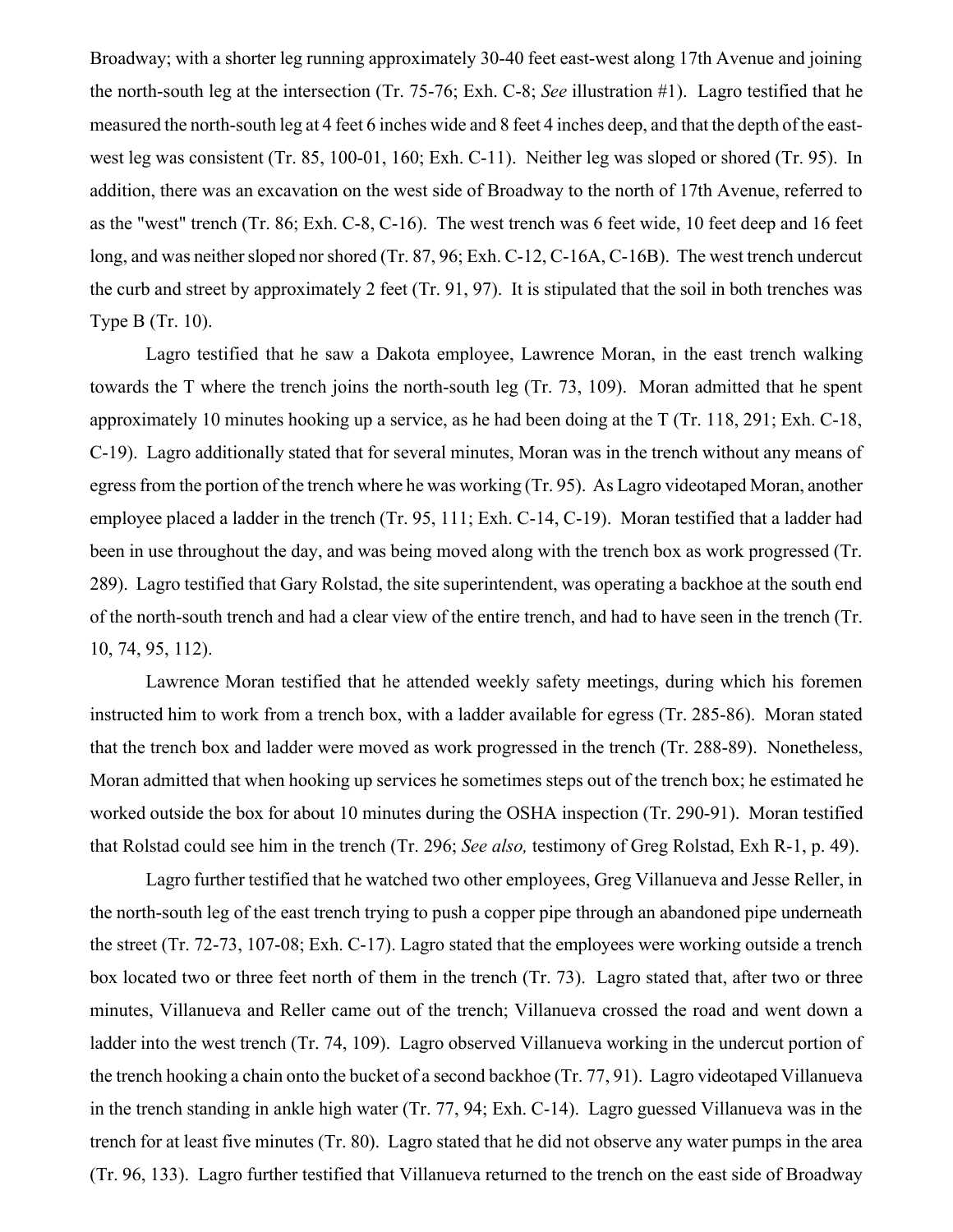after exiting the west trench (Tr. 106).

Jesse Reller testified that Rolstad did not give him any specific instructions as to how to perform his job; merely telling him to help Villanueva (Tr. 272-75). Reller stated that he entered the trench on the east side of Broadway, and went into the trench box (Tr. 273). Reller testified that there was no room for Villanueva in the trench box, he did not believe they could have pushed the copper pipe through the existing pipe from inside the trench box (Tr. 274, 280). Lowell Johnson, Dakota's president, admitted that sheeting and/or shoring could have been used in lieu of a trench box to perform the job (Tr. 341).

Reller knew Villanueva entered the west trench without using a trench box (Tr. 276). Reller testified that they were frustrated, and thought they could get in and out of the trench quickly (Tr. 277).

Reller testified that Dakota did have a written safety program, which was updated in 1994 (Tr. 261- 62; Exh. C-4, C-5). Reller stated that Dakota sponsors a safety training course, which is attended by all its employees; Reller attended the course in the spring of 1994 and again in the spring of 1998 (Tr. 263). In addition, Reller stated, Dakota's supervisory personnel hold weekly safety meetings at the job site (Tr. 264). Reller testified that violations of Dakota's safety policies result in a verbal warning from a superintendent or foreman (Tr. 265). Reller stated that a third reprimand would result in dismissal (Tr. 266). Reller had seen employees reprimanded, but did not know of anyone who had been fired or suspended (Tr. 265-66, 281).

Reller did not know whether Rolstad held regular safety meetings at the North Broadway job, because he was not there in the mornings (Tr. 268). Reller stated that he knew he and Villanueva wouldn't be fired if they got caught working in the trench without a trench box, though Rolstad would be hard on them for the rest of the season (Tr. 277). Reller testified that he had never been reprimanded before this incident (Tr. 278). After the OSHA inspection Lowell Johnson told Reller he would be fired if such an incident ever happened again (Tr. 278). In May, 1998, Reller was promoted to superintendent (Tr. 279).

Lagro testified that he asked superintendent Rolstad why his men were working outside of the trench boxes on site. Rolstad told him that it was difficult to keep the trench box in position at all times (Tr. 113). Lagro admitted that he did not ask Rolstad, the "competent person" as defined by §1926.650(b) (Tr. 10), whether he had inspected the west trench (Tr. 166). Lagro did not know whether the water in the west trench was present when Rolstad first dug it out (Tr. 167).

Gary Rolstad, who was unable to attend the August 26 hearing for medical reasons, testified in an August 24, 1998 deposition (Exh. R-1). Rolstad testified that when a man was down in the trench, there was always a ladder within arms length of the box (Exh. R-1, p. 27). Rolstad stated that if they didn't move the ladder right away it was because no one was down in the hole (Exh. R-1, p. 25).

 Rolstad testified that he was qualified as a competent person (Exh. R-1, p. 41). Rolstad stated that he dug the west trench, breaking the abandoned pipe and releasing the water in the pipe into the trench (Exh. R-1, p. 29-30). Rolstad stated that he inspected the trench and had pumps put into the hole to remove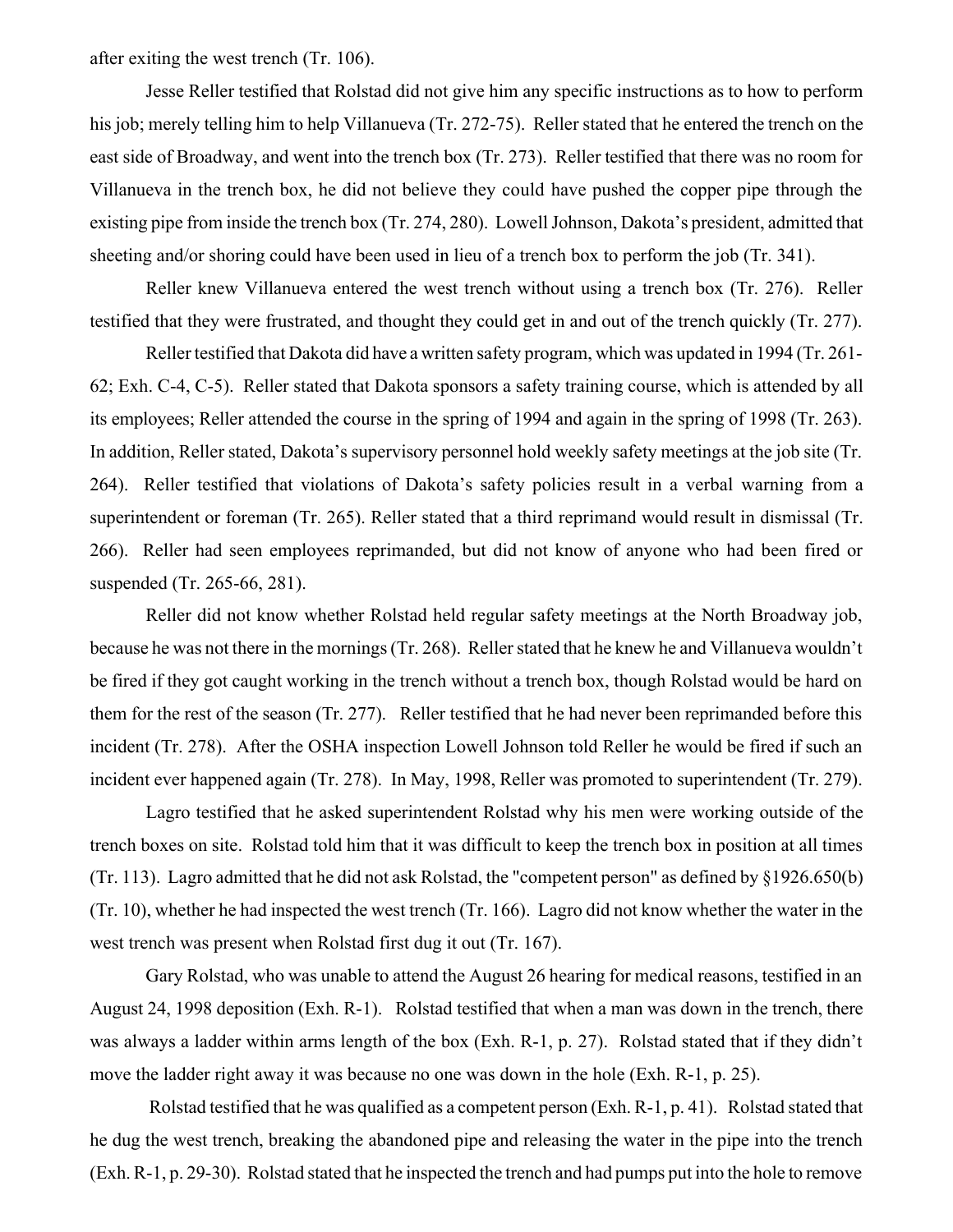the water (Exh. R-1, p. 30).

Rolstad testified that he was responsible for the enforcement of Dakota's safety rules on the job site (Exh. R-1, p. 17). Employees violating the rules were "chewed out;" repeated violations would result in termination (Exh. R-1, p. 18). Rolstad testified that he had fired an employee for safety violations in 1994 (Exh. R-1, p. 18). Dakota keeps no records of its disciplinary actions; Rolstad did not state the reason for the termination (Tr. 325). Rolstad generally worked with the same six man crew (Exh. R-1, p. 12, 53). Rolstad admitted that his men would occasionally "get a slack period;" he would catch them going out of the box and would have to yell at them to get them back in (Exh. R-1, p. 25-26). Rolstad testified that the employees would "chuckle and kind of hit their head, oh, yeah, I forgot about it" (Exh. R-1, p. 27).

Rolstad stated that he assumed Greg Villanueva would use the trench box to push the copper through the existing pipe because he was a "pretty smart person" and Rolstad had never seen him working outside the box before (Exh. R-1, p. 32-33). Rolstad testified that he spoke to Villanueva after the OSHA inspection, but didn't reprimand him, merely reminding him about the safety rules (Exh. R-1, p.36).

Lagro testified that the violations were willful because they took place in full view of the superintendent on site, Gary Rolstad. Rolstad had been present during prior OSHA inspections which resulted in citations (Tr. 122). Lagro stated that he had personally discussed the sloping requirements with Rolstad at the time of the prior inspection (Tr. 124). The only discipline Rolstad received as a result of the OSHA inspection was a reduction in his Christmas bonus (Tr. 326).

Lagro stated that the cited violations were high gravity, in that the three cited employees were exposed to a cave-in hazard; which would, in all probability result in serious injury or death (Tr. 120-21). Lagro believed that the likelihood of a cave-in in the trenches was exacerbated by fissures in the trench (Tr. 99, 121-22). Lagro stated that the soil in the trench was previously disturbed, to lay the original, abandoned pipe, and so was more likely to cave in (Tr. 154). In the west trench, the presence of water and the undercutting of the curb and sidewalk increased the likelihood of an accident occurring (Tr. 99, 121- 23).

 Lagro testified that no adjustment was made in the proposed penalty for size, good faith, or history because Dakota had been cited several times previously for willful violations of the Act (Tr. 124-27). Bruce Beelman, the OSHA area director (Tr. 181) testified that in June 1996, Dakota was cited for violations of the OSHA trenching standards. The matter was settled; a final order was entered affirming two serious and one willful citations; total penalties of \$25,000.00 were assessed (Tr. 186; Exh. C-13, p.2). In August 1994, citations were issued against Dakota for two willful violations of the trenching standards. The citations were settled; the classification was removed from the violations; a penalty of \$20,000.00 was assessed (Tr. 188; Exh. C-13, p.4). In the February 16, 1995 agreement settling the 1994 citation, Dakota agreed to immediately hire a safety consultant (Tr. 200-01; Exh. C-22a). Not until January 1998, did OSHA received confirmation of the required abatement; a safety consultant had been hired over two years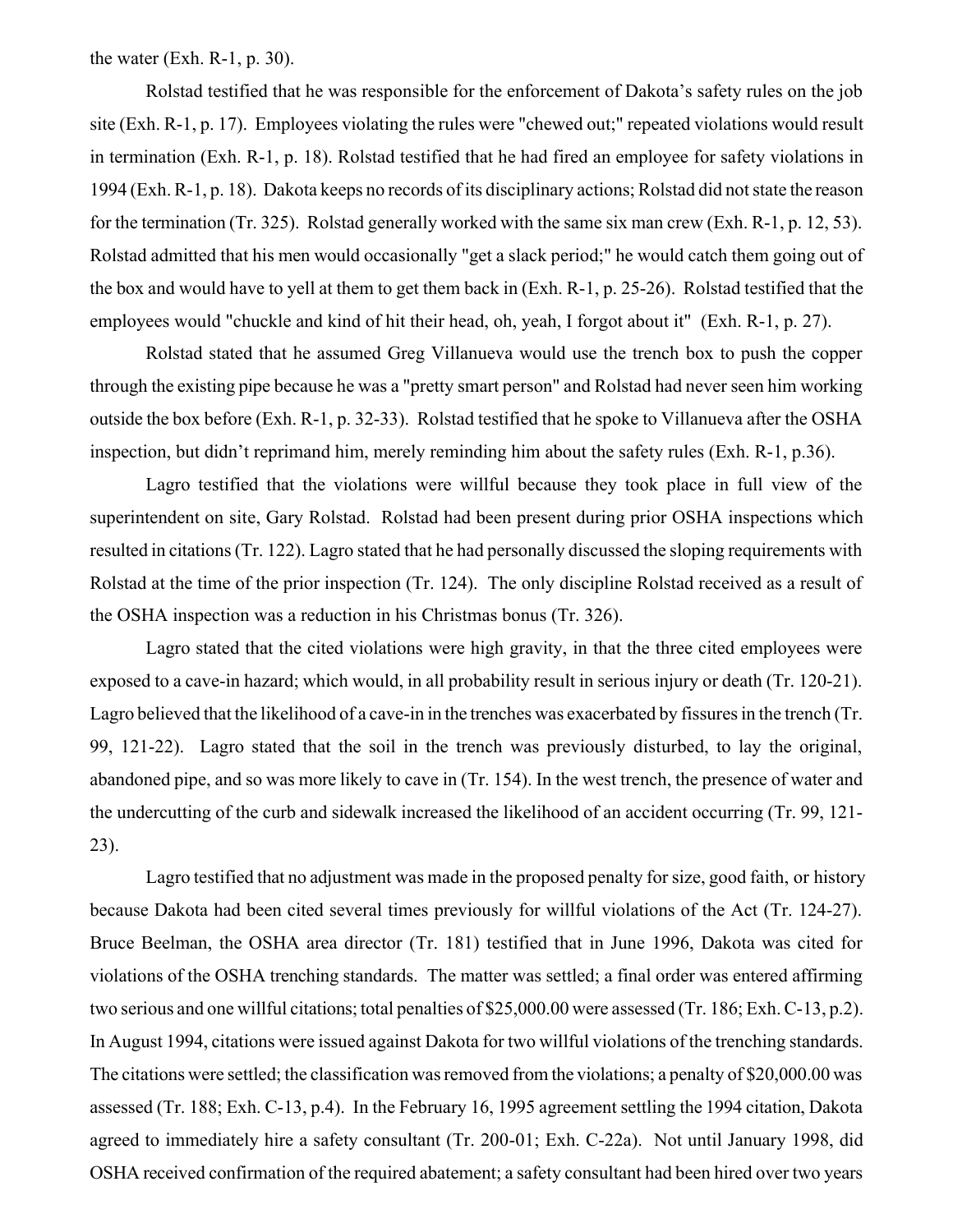later, in June, 1997 (Tr. 200; Exh. C-21c).

OSHA also took into account the citations of Dakota's predecessor, Johnson Construction, because both companies were owned by Lowell Johnson, who also served as president of each (Tr. 185). In January 1988, October 1987, Johnson was cited for willful violations of the trenching standards. The matters were settled and penalties of \$5,000.00, and \$4,200.00 were assessed (Tr. 193; Exh. C-13). In October 1985, Johnson was cited for a repeat violation of the trenching standards; the matter was settled and a \$960.00 penalty assessed (Tr. 194; Exh. C-13).

Beelman testified that Dakota's annual sales were \$15 million in 1997 (Tr. 184). Lowell Johnson testified that Beelman's information was incorrect; stating that Dakota's gross sales were less than \$10 million in 1997 (Tr. 314).

## **Alleged Violation of §1926.651(c)(2)**

Willful citation 1, item 1 alleges:

29 CFR 1926.651(c)(2): A stairway, ladder, ramp or other safe means of egress was not located in trench excavations that were 4 feet (1.22m) or more in depth so as to require no more than 25 feet (7.62m) of lateral travel for employees:

 (a) At the construction site at 17 Avenue North and Broadway Street, Fargo, North Dakota, a ladder was not provided for the employee in the trench.

The cited standard provides:

A stairway, ladder, ramp or other means of safe egress shall be located in trench excavations that are 4 feet or more in depth so as to require no more than 25 feet of lateral travel for employees.

#### *Discussion*

Rolstad's testimony, that a ladder was always placed within arm's reach of the trench box is clearly refuted by the testimony of the CO, who stated that there was no means of egress in the trench where Lawrence Moran was working, and by the videotape, which shows a ladder being placed in the area while the CO taped. The record establishes that although a ladder was present on the site, at the time of the OSHA inspection it was not available for Moran's use. There were no safe means of egress provided. The violation was in plain sight of Gary Rolstad, Dakota's foreman. The citation has been established.

## *Classification*

The violation was cited as "willful." A willful violation is one committed with intentional, knowing or voluntary disregard for the requirements of the Act, or with plain indifference to employee safety. It is differentiated from other types of violations by a heightened awareness of the illegality of the conduct or conditions, and by the state of mind, *i.e.* conscious disregard or plain indifference.

During the August 13, 1997 inspection, in full view of their co-workers and supervisory personnel at least two employees in three different locations were observed working in conditions that exposed them to immediate burial from collapsing trench walls. Alternative means of protection in the form of trench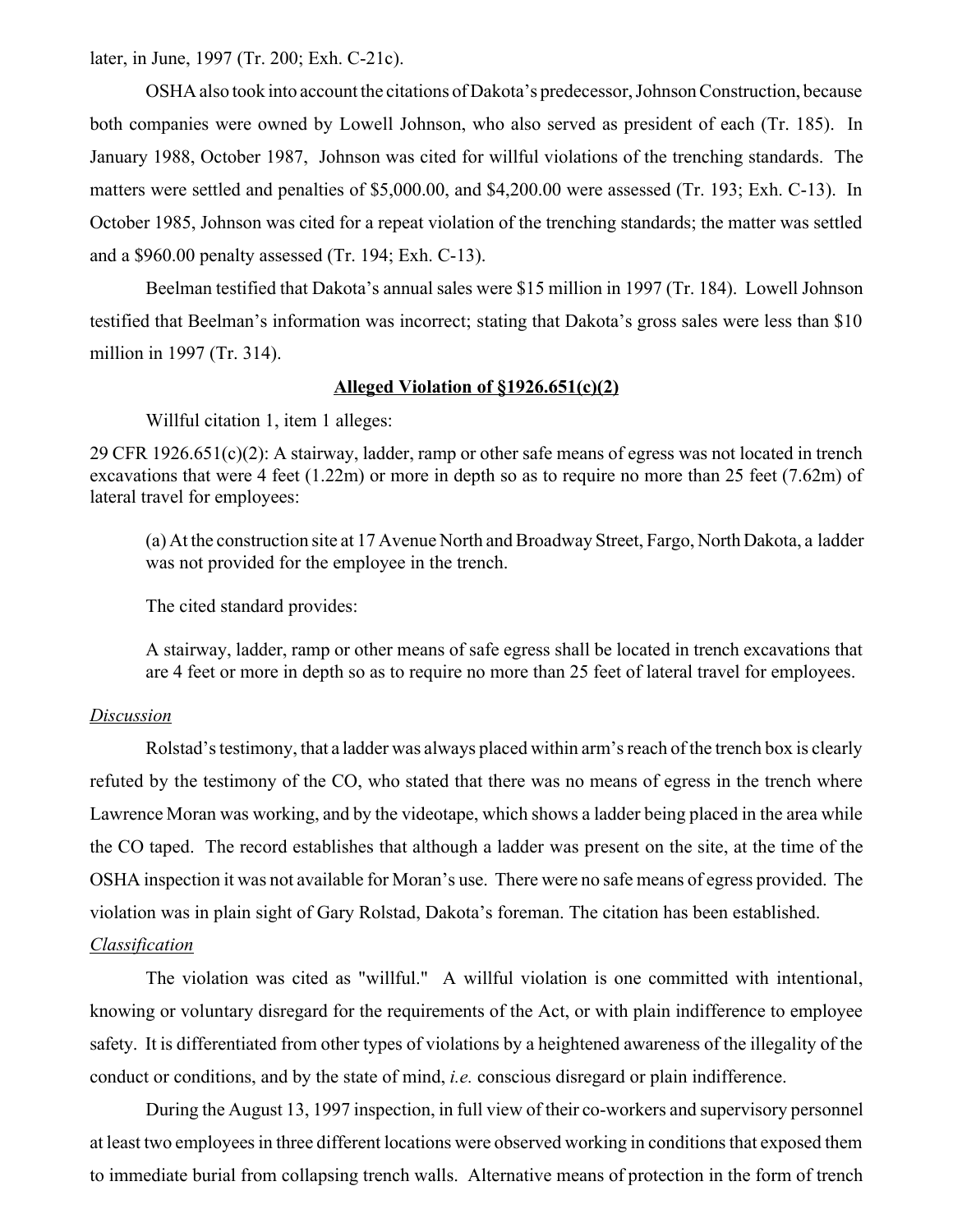boxes were provided, but due to the employer's lax enforcement of safety rules, discussed fully in item 2B below, employees routinely left the protection of the trench boxes.

Dakota's failure to enforce its safety rules, in such an inherently hazardous occupation, and in light of its history of prior OSHA citations, establishes its indifference to its employees' safety and its disregard for the requirements of the Act. I find that the cited violation was properly classified as willful. *Penalty*

The Secretary proposes the statutory maximum penalty of \$70,000.00. The maximum penalty, however, must be reserved for the most egregious of circumstances. Here no employee was killed or injured as a result of the violation. Only one employee was exposed for a short period. The hazard associated with this violation is less grave than the hazard associated with the failure to slope or shore, with which Dakota was also cited. There the hazard is instantaneous burial, without warning. Here the ladder allows the employee to immediately exit the trench in the event of a partial collapse that does not engulf the employee.

I find that the Secretary overstated the gravity of the violation. An appropriate gravity based penalty is \$23,000.00.

Dakota is a small company, with approximately 25 employees (Tr. 115). Bruce Beelman, an OSHA area director, testified that OSHA did not give Dakota the normal credit afforded to small companies because of its record of prior willful violations, and its failure to adhere to the terms of its settlement agreements with the Secretary (Tr. 225). Dakota was not given credit for good faith or for history for the same reason (Tr. 226).

 Respondent's size, as measured by its annual sales of approximately 10 million dollars, establishes that no reduction for size is merited. No reduction for history or good faith is merited in this case given Respondent's history of prior citations. Moreover Dakota's failure to timely fulfill its obligations under prior settlement agreements demonstrates its unwillingness to accept the spirit of the Act. No credit for good faith is appropriate.

A penalty of \$23,000.00 will be assessed for this violation.

#### **Alleged Violation of §1926.651(h)(1)**

Willful citation 1, item 2A alleges:

29 CFR 1926.651(h)(1): Employees were working in excavations in which there was accumulated water, or excavations in which water was accumulating, and adequate precautions had not been taken to protect employees against the hazards posed by water accumulation:

(a) At the construction site at 17th Avenue North and Broadway, Fargo, North Dakota, precautions were not taken to prevent cave-in hazards in a trench on the west side of Broadway where there was significant accumulations of water in the trench.

The cited standard provides:

Employees shall not work in excavations in which there is accumulated water, or in excavations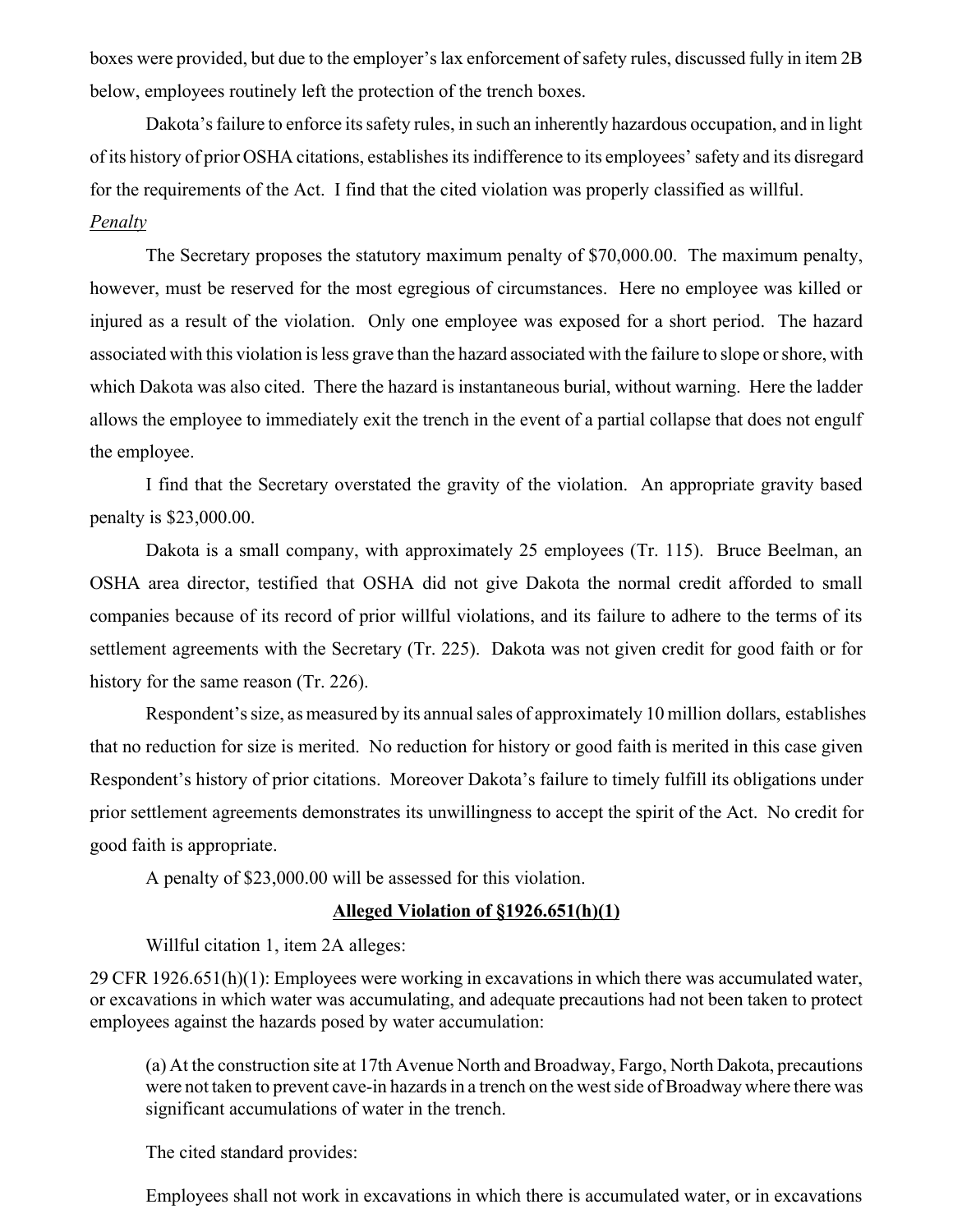in which water is accumulating, unless adequate precautions have been taken to protect employees against the hazards posed by water accumulation.

The precautions necessary to protect employees adequately vary with each situation, but could include special support or shield systems to prevent cave-ins, water removal to control the level of accumulating water, or use of a safety harness and lifeline.

#### *Discussion*

Dakota does not dispute the existence of the cited violation, but argues that the Secretary failed to prove that it could have reasonably anticipated that employees would enter the unguarded excavation, and that Villanueva's presence in the trench was the result of unpreventable employee misconduct.

 Dakota was running copper lines from the east to the west side of Broadway, through the existing piping. Rolstad would not have excavated the west side, had he not anticipated a need to access the area to complete the work Dakota was engaged in. Dakota cannot argue that the presence of its employees in the trench was unforeseeable.

In order to prove the affirmative defense of unpreventable employee misconduct Dakota must prove that it had a work rule in place which prohibited the violative conduct, and that it communicated and enforced the rule. *DCS Sanitation Management, Inc.*, 82 F.3d 812 (8th Cir., 1996).

Dakota maintains that it has adopted the OSHA standard in its entirety as part of its written safety program (Exh. C-4), and that it specifically prohibited employees working in unsloped excavations unless they worked from inside a trench box (Tr. 285, 301). Nonetheless, there is substantial evidence that Dakota permitted employees to leave the trench box, and winked at the employees' occasional lapses from compliance with the rule. Both Moran and Villanueva were observed working in unprotected trenches on the same day (Villanueva at two separate locations), with the full knowledge of their co-workers, and in clear sight of their supervisor. Both Moran and Reller believed that it was necessary to leave the trench box to perform their jobs; Moran admitted that he did so regularly. Rolstad told the CO that it was difficult to keep the trench box in position, and admitted he would have to remind employees to get back in the boxes. Despite the fact that Rolstad generally worked with the same six man crew, however, none ever received any discipline other than a verbal warning. Reprimands were greeted with laughter. Reller testified that he and Villanueva knew they shouldn't be working in an unguarded trench, but did so because they didn't think they'd get caught. Reller knew they would not be fired if they were caught.

After the OSHA inspection Rolstad merely reminded Villanueva of the company policy; he was not fired, his pay was not docked (Exh. R-1, p. 56). Both men were merely reprimanded by Lowell Johnson. who testified that as far as he knew it was both men's first infraction (Tr. 333). Rather than being disciplined, Reller was promoted to superintendent in May, 1998.

The evidence establishes that Dakota's safety rules were not effectively enforced, and its affirmative defense is rejected.

#### *Characterization*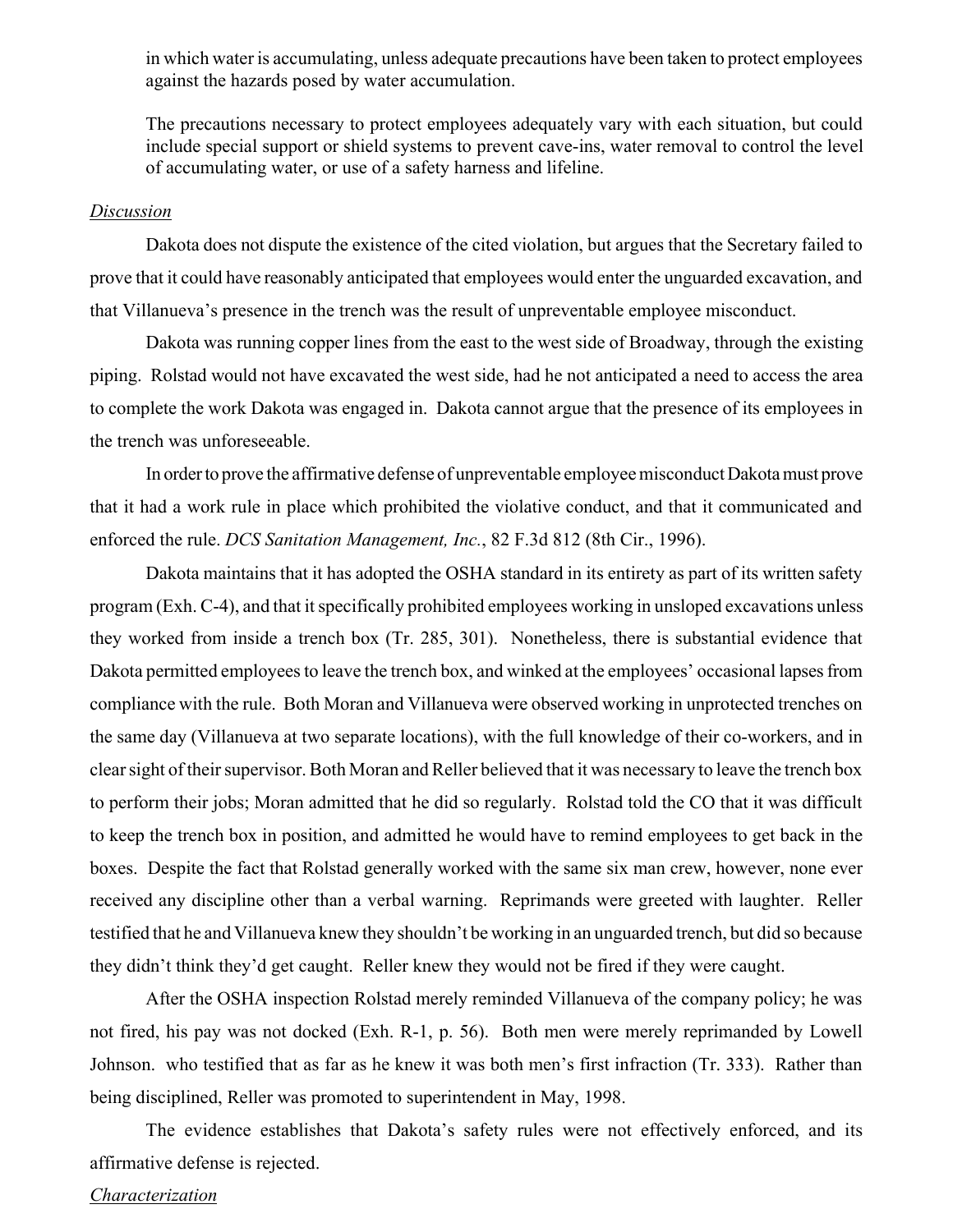The violation was cited as "willful," and a combined penalty of \$70,000.00 was proposed for this and the violation alleged at item 2B.

The Secretary argues that Dakota's lax enforcement of its own safety rules, discussed fully above, in light of its substantial history of past OSHA citations, demonstrates a disregard for the requirements of the Act, as well as plain indifference to employee safety. This judge agrees.

As noted above, two employees in three different locations were exposed to the danger of immediate burial from collapsing trench walls. Due to the employer's lax enforcement of safety rules, employees routinely left the protection of the trench boxes.

Dakota's failure to enforce its safety rules, in light of the high gravity of the violations, and its history of prior OSHA citations, establish its indifference to its employees' safety and its disregard for the requirements of the Act. The cited violation was properly classified as willful.

## *Penalty*

The proposed penalty, however, is excessive. The proposed \$70,000.00 is the maximum allowable penalty for a willful violation. As noted above, the maximum penalty allowable under the statute must be reserved for the most egregious of circumstances.

Though no employees were injured, or killed as a result of this violation, the gravity of the proven violation is high. Dakota argues that the water in the trench was not groundwater, that there was "not really" a lot of vibration from surface activities, and that spoil materials had been placed back at least two feet from the edge (Exh. R-1, p. 24, Tr. 164, 295-95). Nonetheless the walls of the west excavation (stipulated as Type B) were either vertical or undercut. Gary Rolstad admitted that accumulations of water in a trench, which were clearly visible in the videotape of the cited trench, adversely affect an employee's footing, and can increase the chance of a cave-in (Exh. R-1, p. 43-44). Trench walls may collapse and bury an employee in the trench without warning. Given the 10 foot depth of this trench, it is likely that an exposed employee would have been completely engulfed by a collapsing wall. Villanueva was in the trench for approximately five minutes, during which time he was exposed to the cave-in hazard.

 A gravity based penalty of \$40,000.00 is deemed appropriate for the cited violation and will be assessed. In accordance with the prior penalty discussion, no reduction of the gravity based penalty for size, history or good faith is appropriate.

## **Alleged Violation of §1926.651(k)(1)**

Willful citation 1, item 2B alleges:

29 CFR 1926.651(k)(1): Daily inspections of excavations, the adjacent areas, and protective systems were not made by a competent person for evidence of a situation that could have resulted in possible cave-ins, indications of failure of protective systems, hazardous atmospheres, or other hazardous conditions:

(a) At the construction site at 17th Avenue North and Broadway, Fargo, North Dakota, the competent person on site did not make daily inspections of the trench on the west side of Broadway in which there was a significant accumulation of water.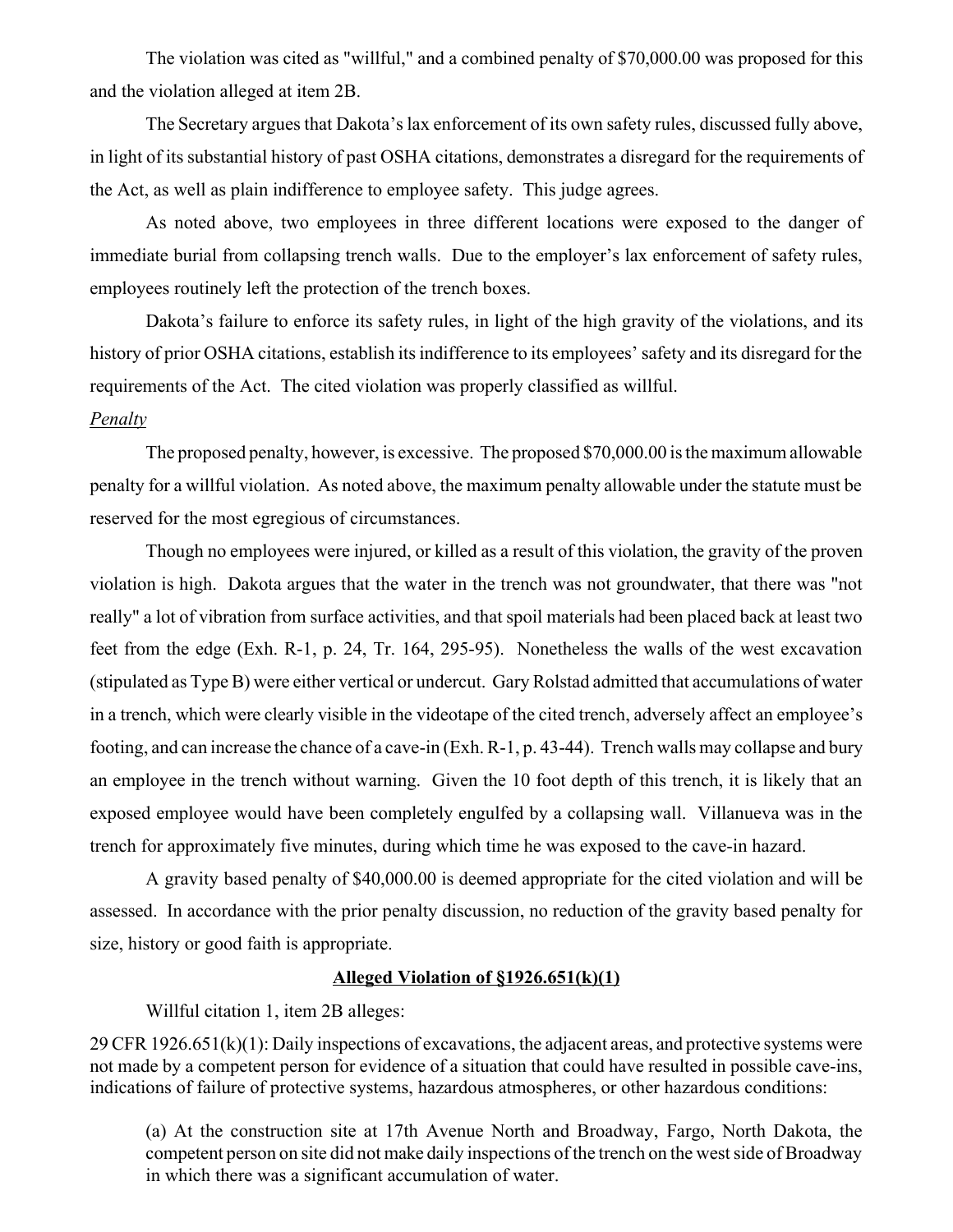The cited standard provides:

Daily inspections of excavations, the adjacent areas, and protective systems shall be made by a competent person for evidence of a situation that could result in possible cave-ins, indications of failure of protective systems, hazardous atmospheres, or other hazardous conditions. An inspection shall be conducted by the competent person prior to the start of work and as needed throughout the shift.

## *Discussion*

Gary Rolstad testified that he inspected the west excavation after encountering water in the existing pipe. Neither the CO, nor Complainant's counsel questioned Rolstad about his methods, nor produced any evidence contradicting Rolstad's testimony. There is no evidence establishing that Rolstad's inspection was insufficient to identify the hazards posed by the water in the west excavation, or that his inspection failed to conform to the requirements of the standard.

Because the Secretary failed to establish this violation by a preponderance of the evidence, the citation will be vacated.

# **Alleged Violation of §1926.652(a)(1)**

Willful citation 1, item 3 alleges:

29 CFR 1926.652 (a)(1): Each employee in an excavation was not protected from cave-in by an adequate protective system designed in accordance with 29 CFR 1926.652(b) or (c):

(a) At the construction site at 17th Avenue North and Broadway, Fargo, North Dakota, for employees observed in several areas working outside of the trench box.

(b) At the construction site at 17th Avenue North and Broadway, Fargo, North Dakota, where a trench approximately 100 feet north of 17th Avenue North on the west side of Broadway was not properly sloped, shored, or otherwise protected, exposing employees to a potential cave-in hazard.

The cited standard provides:

Each employee in an excavation shall be protected from cave-ins by an adequate protective system designed in accordance with paragraph (b) or (c) of this section except when: (i) excavations are made entirely in stable rock; or (ii) excavations are less than 5 feet in depth and examination of the ground by a competent person provides no indication of potential cave-in.

# *Discussion*

As in item 2A, Dakota admits that employees were working in unprotected trenches in the cited locations. Dakota relies solely on its stated affirmative defense of unpreventable employee misconduct.

That defense has been thoroughly discussed above, and for the reasons there stated is rejected.

# *Classification*

For the reasons discussed fully above, I find that the cited violation is properly classified as willful.